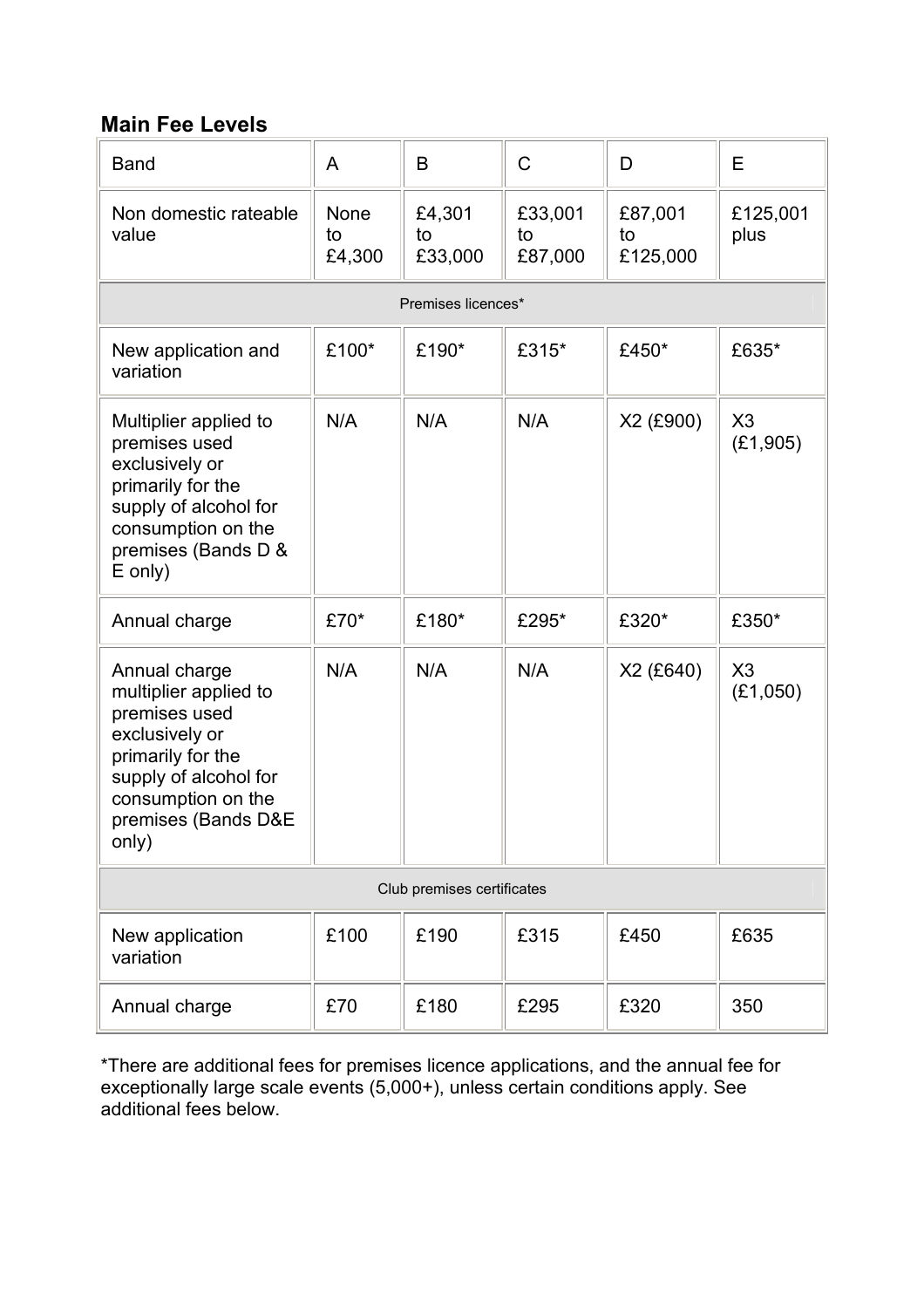## **Additional and Other Fee Levels**

| Number in attendance at<br>any one time | <b>Additional Premises</b><br>licence application fee | Additional annual fee<br>payable if applicable |
|-----------------------------------------|-------------------------------------------------------|------------------------------------------------|
| 5,000 to 9,999                          | £1,000                                                | £500                                           |
| 10,000 to 14,999                        | £2,000                                                | £1,000                                         |
| 15,000 to 19,999                        | £4,000                                                | £2,000                                         |
| 20,000 to 29,999                        | £8,000                                                | £4,000                                         |
| 30,000 to 39,999                        | £16,000                                               | £8,000                                         |
| 40,000 to 49,999                        | £24,000                                               | £12,000                                        |
| 50,000 to 59,999                        | £32,000                                               | £16,000                                        |
| 60,000 to 69,999                        | £40,000                                               | £20,000                                        |
| 70,000 to 79,999                        | £48,000                                               | £24,000                                        |
| 80,000 to 89,999                        | £56,000                                               | £28,000                                        |
| 90,000 and over                         | £64,000                                               | £32,000                                        |

## **Other Fees**

| Application for the grant or renewal of a personal licence               |        |  |
|--------------------------------------------------------------------------|--------|--|
| Temporary event notice                                                   |        |  |
| Theft, loss, etc. of premises licence or summary                         | £10.50 |  |
| Application for a provisional statement where premises being built etc.  | £315   |  |
| Notification of change of name or address                                | £10.50 |  |
| Application to vary licence to specify individual as premises supervisor | E23    |  |
| Application for transfer of premises licence                             | £23    |  |
| Interim authority notice following death etc. of licence holder          | E23    |  |
| Theft, loss etc. of certificate or summary                               | £10.50 |  |
| Notification of change of name or alteration of rules of club            | £10.50 |  |
| Change of relevant registered address of club                            | £10.50 |  |
| Theft, loss etc. of temporary event notice                               | £10.50 |  |
| Theft, loss etc. of personal licence                                     | £10.50 |  |